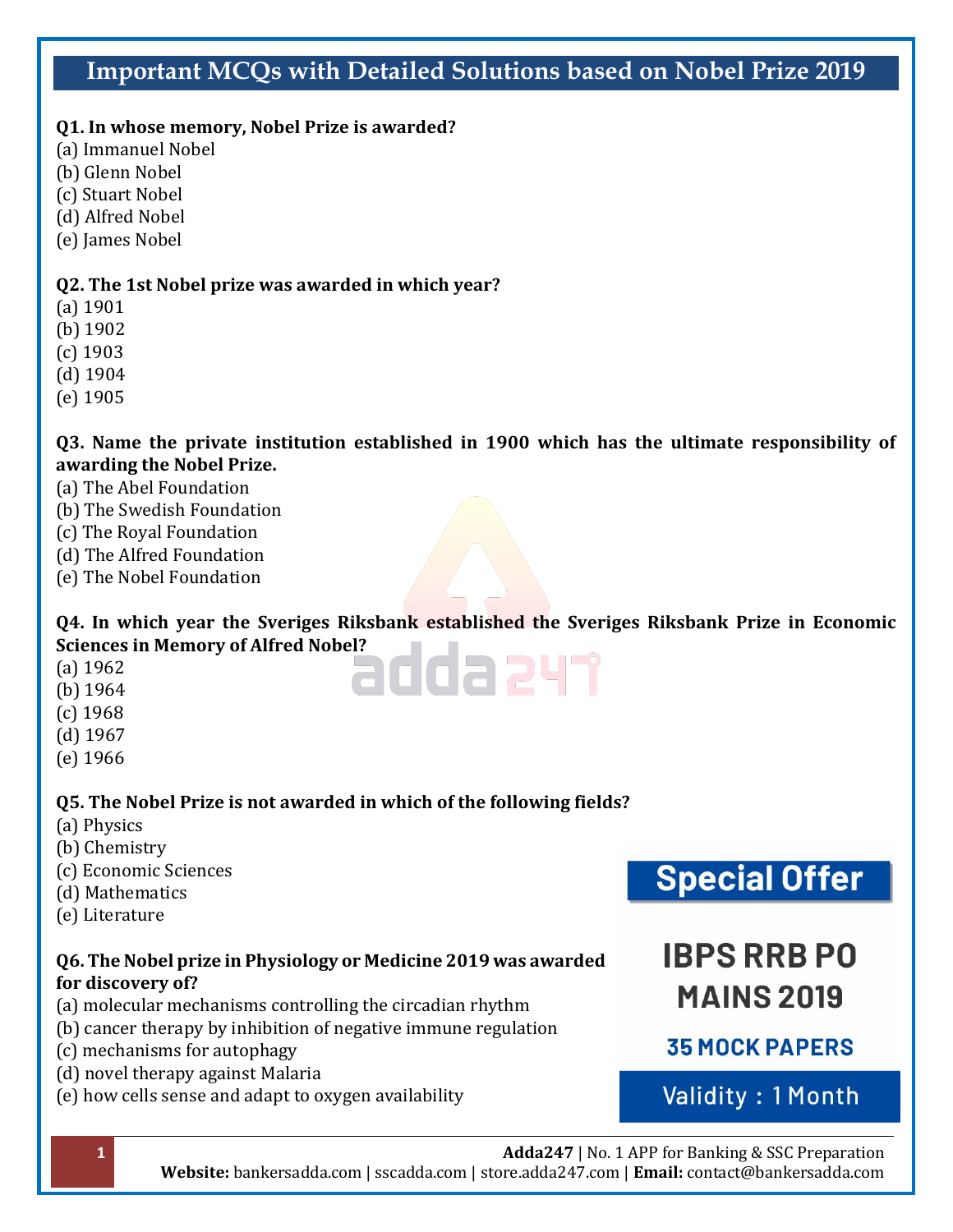#### **Q7. Who among the following won the Nobel Peace Prize 2019?**

- (a) Nadia Murad
- (b) Kailash Satyarthi
- (c) Juan Manuel Santos
- (d) Abiy Ahmed Ali
- (e) Malala Yousafzai

## **Q8. Who among the following won the Nobel Prize 2019 in Literature?**

- (a) Kazuo Ishiguro
- (b) Peter Handke
- (c) Bob Dylan
- (d) Patrick Modiano
- (e) Svetlana Alexievich

**Q9. Name the person from United Kingdom and associated with Oxford University, who got the Nobel Prize 2019 in Physiology or Medicine.**

- (a) William G. Kaelin
- (b) Tasuku Honjo
- (c) James P. Allison
- (d) Sir Peter J. Ratcliffe
- (e) Gregg L. Semenza

## **Q10. John B. Goodenough got the Nobel Prize 2019 in Chemistry along with M. Stanley Whittingham and Akira Yoshino for the development of lithium-ion batteries. He is from which country?**

- (a) Switzerland
- (b) United Kingdom
- (c) Germany
- (d) Japan
- (e) Poland

# **Q11. Abhijit Banerjee won the Nobel Prize in Economics for experimental approach to alleviating global poverty. He is from?**

- (a) Pakistan
- (b) India
- (c) Afghanistan
- (d) Bhutan
- (e) Sri lanka

# **Q12. Peter Handke won the Nobel Prize 2019 in Literature for?**

(a) narrative imagination that with encyclopedic passion represents the crossing of boundaries as a form of life

(b) work that with linguistic ingenuity has explored the periphery and the specificity of human experience

- (c) uncovering the abyss beneath our illusory sense of connection with the world through a novel
- (d) creating new poetic expressions within the great American song tradition
- (e) the art of memory which evoked the most ungraspable human destinies

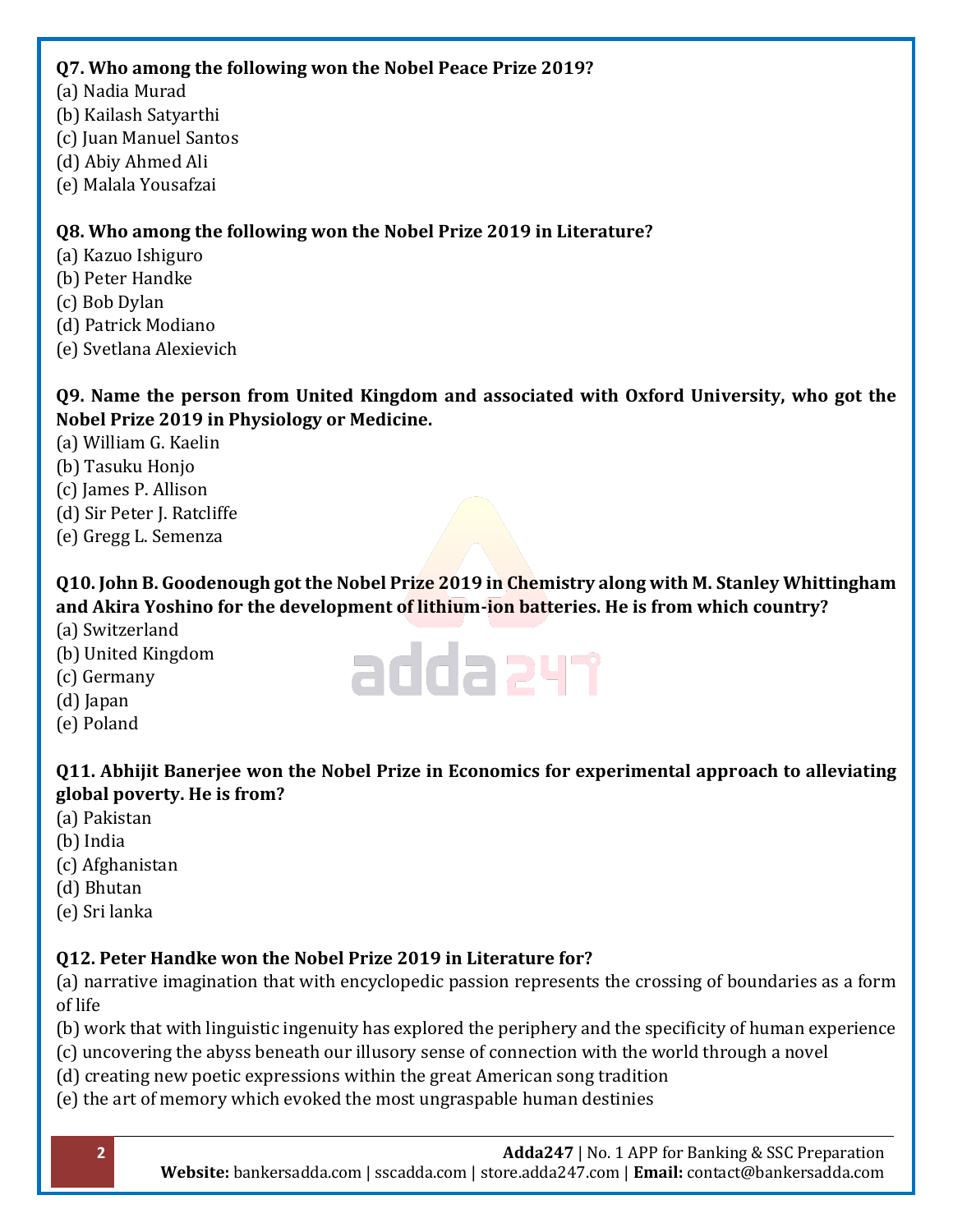#### **Q13. Name the person from Canada and associated with Princeton University, who got the Nobel Prize 2019 in Physics for theoretical discoveries in physical cosmology.**

- (a) Takaaki Kajita
- (b) Michel Mayor
- (c) James Peebles
- (d) Arthur B. McDonald
- (e) Didier Queloz

## **Q14. M. Stanley Whittingham has won the Nobel Prize 2019 in?**

- (a) Physics
- (b) Peace
- (c) Literature
- (d) Chemistry
- (e) Economics

## **Q15. Who among the following won the Nobel Prize 2018 in Literature?**

- (a) Peter Handke
- (b) Mario Vargas Llosa
- (c) Herta Muller
- (d) Jean-Marie Gustave Le Clezio
- (e) Olga Tokarczuk

#### **Q16. M. Stanley Whittingham won the Nobel Prize in Chemistry for the development of lithium-ion batteries. He is associated with which university?**

- (a) University of Texas
- (b) Binghamton University
- (c) Massachusetts Institute of Technology
- (d) University of Geneva
- (e) Harvard University

# **Q17. Abiy Ahmed Ali won the the Nobel Peace Prize 2019. He belongs to which country?**

- (a) Tanzania
- (b) Ethiopia
- (c) Nigeria
- (d) Eritrea
- (e) Uganda

#### **Q18. Gregg L. Semenza won the Nobel Prize in Physiology or Medicine for discovery of how cells sense and adapt to oxygen availability. He is associated with which university?**

- (a) University of Oxford
- (b) Binghamton University
- (c) Johns Hopkins University
- (d) Princeton University
- (e) University of Geneva

# General Awareness

**Based on GA POWER CAPSULE** 

# **IBPS RRB MAINS**



**12** bankersadda.com

2000 + Questions **Current Affairs | Banking | Static**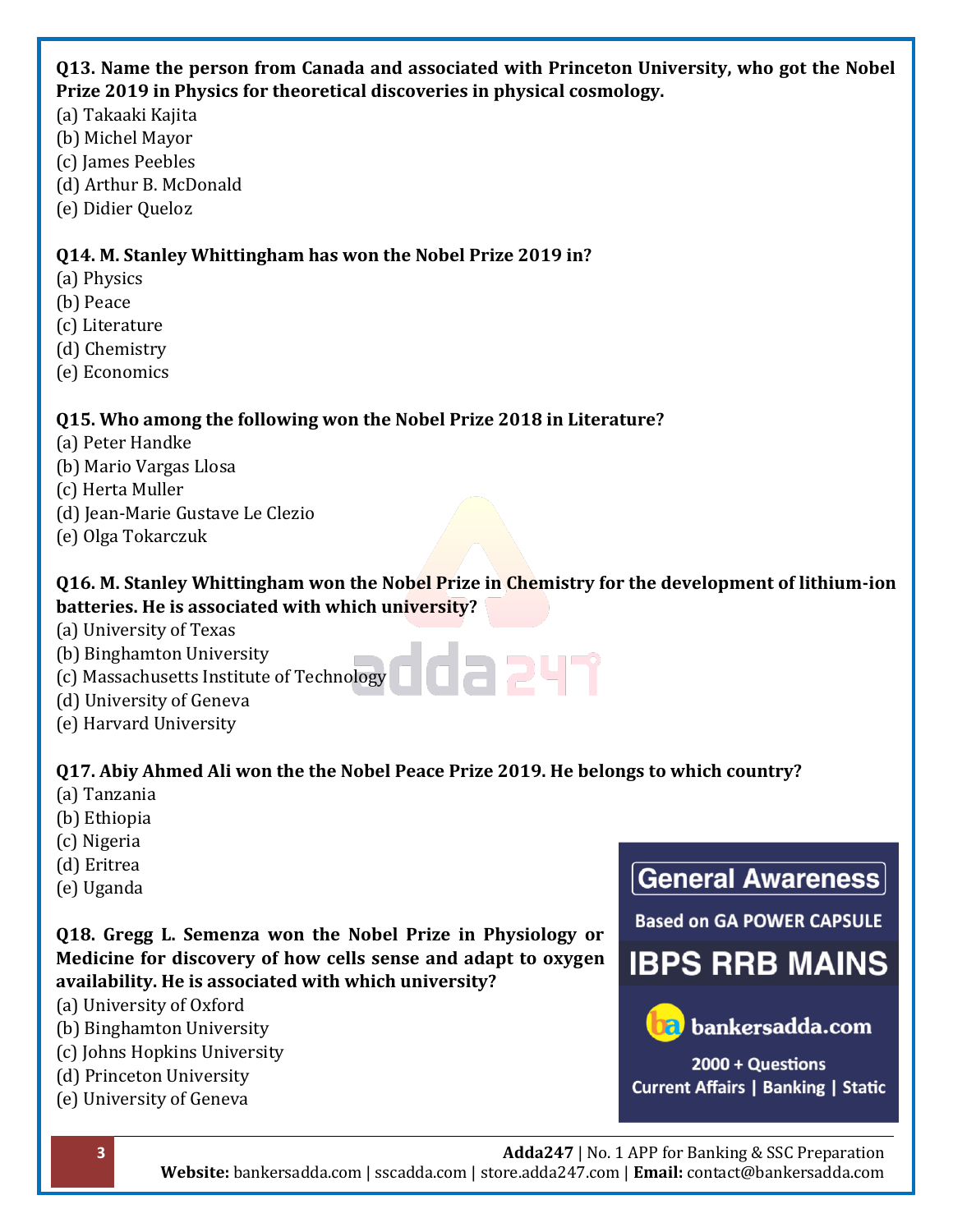#### **Q19. M. Stanley Whittingham won the Nobel prize 2019 in Chemistry. He is from?**

- (a) Russia
- (b) USA
- (c) United Kingdom
- (d) France
- (e) South Africa

#### **Q20. James Peebles won the Nobel Prize 2019 in Physics for theoretical discoveries in physical cosmology. He is from?**

- (a) Australia
- (b) Canada
- (c) South korea
- (d) Malaysia
- (e) Thailand

## **Q21. William G. Kaelin has won the Nobel Prize 2019 in?**

- (a) Physics
- (b) Chemistry
- (c) Literature
- (d) Peace
- (e) Physiology or Medicine

# **Q22. Peter Handke won the Nobel Prize 2019 in Literature. He is from which country?**

adda241

- (a) Australia
- (b) Belgium
- (c) Austria
- (d) Germany
- (e) Croatia

# **Q23. William G. Kaelin won the Nobel Prize 2019 in Physiology or Medicine. He is from?**

- (a) Japan
- (b) Canada
- (c) USA
- (d) China
- (e) United Kingdom

#### **Q24. Michael Kremer won the Nobel Prize 2019 in?**

- (a) Literature
- (b) Peace
- (c) Chemistry
- (d) Economics
- (e) Physics

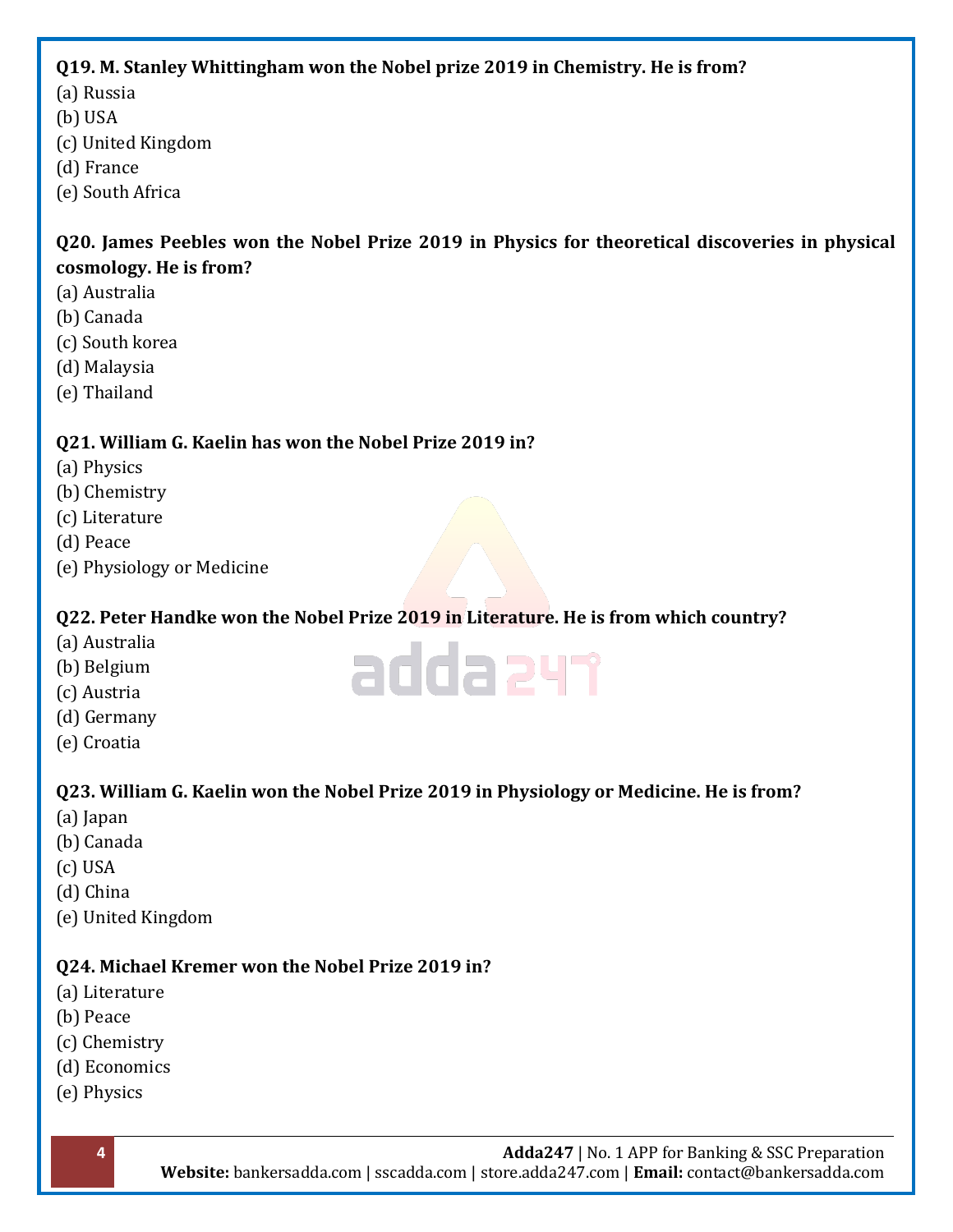**Q25. Name the french women who won the Nobel Prize in Economics for experimental approach to alleviating global poverty.**

- (a) Coco Chanel
- (b) Marie Antoinette
- (c) Avril Lavigne
- (d) Ghislaine Maxwell
- (e) Esther Duflo



Validity: 12 Months

**30 TOTAL TESTS** 

# **Q26. The Nobel Prize 2019 in Physics is awarded for theoretical discoveries in physical cosmology and \_\_\_\_\_\_\_\_\_\_\_\_\_\_\_\_\_\_\_\_\_\_\_**

- (a) for groundbreaking inventions in the field of laser physics
- (b) for groundbreaking inventions in the field of laser physics
- (c) for the discovery of an exoplanet orbiting a solar-type star
- (d) for the discovery of neutrino oscillations
- (e) for groundbreaking experiments regarding the material graphene

# **Q27. William G. Kaelin won the Nobel Prize 2019 in Physiology or Medicine. He is associated with which university?**

- (a) University of Oxford
- (b) Harvard Medical School
- (c) Johns Hopkins University
- (d) University of Geneva
- (e) Princeton University

# **Q28. Name the person from USA and associated with Johns Hopkins University, who got the Nobel Prize 2019 in Physiology or Medicine.**

adda 241

- (a) Sir Peter J. Ratcliffe
- (b) William C. Campbell
- (c) William G. Kaelin
- (d) Tu Youyou
- (e) Gregg L. Semenza

## **Q29. Abhijit Banerjee won the Nobel Prize 2019 in Economics. He is associated with which university?**

- (a) Princeton University
- (b) Massachusetts Institute of Technology
- (c) University of Texas
- (d) Johns Hopkins University
- (e) Harvard University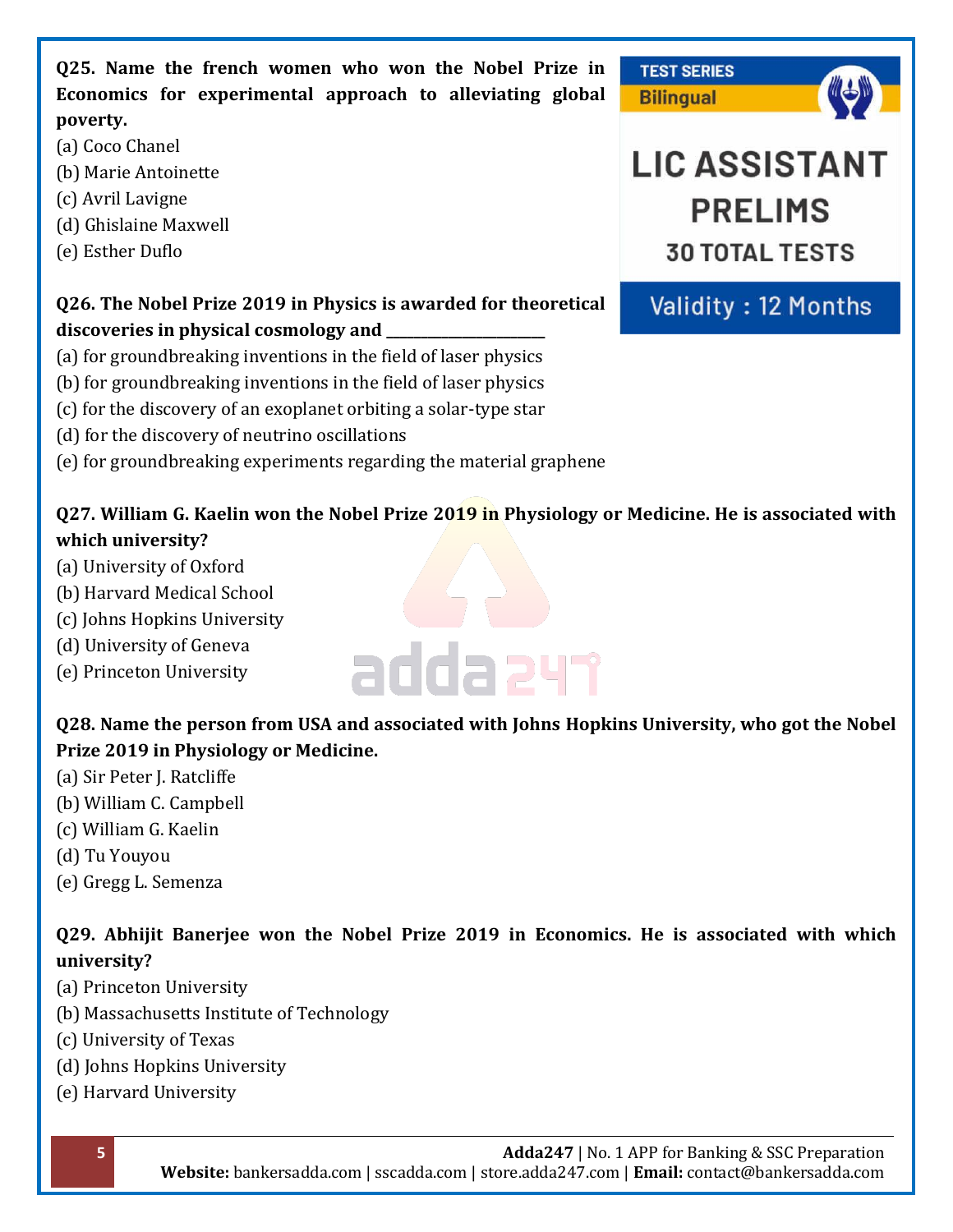#### **Q30. Name the person from USA and associated with Harvard Medical School, who got the Nobel Prize 2019 in Physiology or Medicine.**

(a) Sir Peter J. Ratcliffe

(b) Tu Youyou

(c) William C. Campbell

- (d) Gregg L. Semenza
- (e) William G. Kaelin

## **Q31. Olga Tokarczuk won the Nobel prize in Literature for 2018. She is from which country?**

- (a) Poland
- (b) Hungary
- (c) Sweden
- (d) Czechia
- (e) Ukraine

**Q32. Akira Yoshino won the Nobel Prize 2019 in Chemistry for the development of lithium-ion batteries. He is associated with which corporation?**

- (a) Toray Industries Corporation
- (b) Sumitomo Chemical Corporation
- (c) Mitsui Chemicals Corporation
- (d) Mitsubishi Chemical Corporation
- (e) Asahi Kasei Corporation

**Q33. Michael Kremer won the Nobel Prize in Economics for experimental approach to alleviating global poverty. He is associated with which of the following University?**

- (a) Massachusetts Institute of Technology
- (b) Harvard University
- (c) Binghamton University
- (d) University of Geneva
- (e) University of Texas

# **Q34. Michel Mayor has won the Nobel Prize 2019 in?**

- (a) Chemistry
- (b) Physics
- (c) Physiology or Medicine
- (d) Peace
- (e) Literature

# **Q35. Peter Handke of Austria has won the Nobel Prize in Literature for which year?**

- (a) 2020
- (b) 2019
- (c) 2018
- (d) 2017
- (e) 2016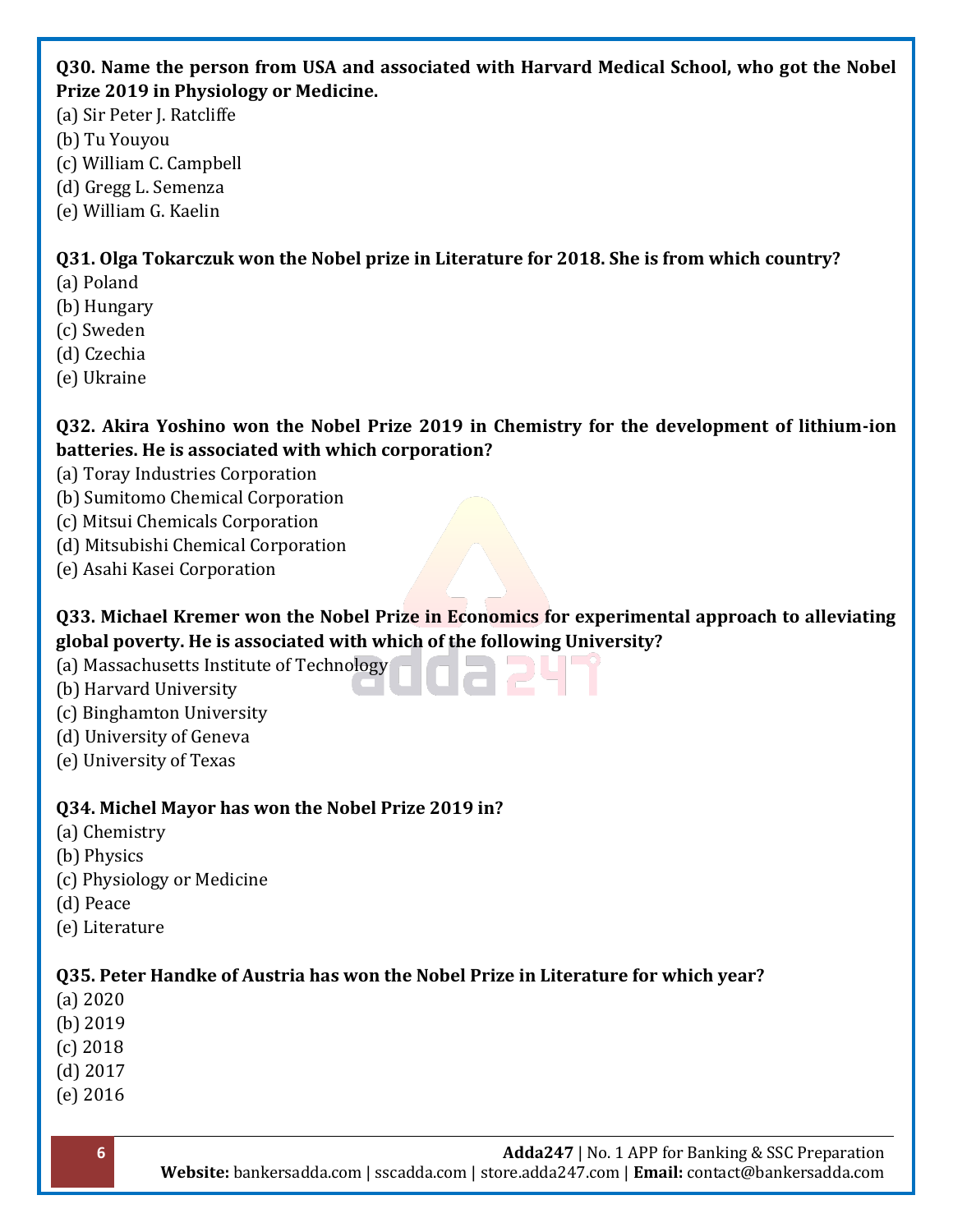#### **Q36. Name the person from Switzerland and associated with University of Geneva, who got the Nobel Prize 2019 in Physics along with Didier Queloz for the discovery of an exoplanet orbiting a solar-type star.**

- (a) James Peebles
- (b) Isamu Akasaki
- (c) Shuji Nakamura
- (d) Didier Queloz
- (e) Michel Mayor

#### **Q37. The Nobel prize in Chemistry 2019 was awarded for?**

- (a) discovery of quasicrystals
- (b) directed evolution of enzymes
- (c) palladium-catalyzed cross couplings in organic synthesis
- (d) design and synthesis of molecular machines
- (e) development of lithium-ion batteries

#### **Q38. Olga Tokarczuk won the Nobel prize in Literature for which year?**

- (a) 2016
- (b) 2017
- (c) 2018
- (d) 2019
- (e) 2020

#### **Q39. Akira Yoshino won the Nobel prize 2019 in Chemistry. He is from?**

- (a) China
- (b) North Korea
- (c) Malaysia
- (d) South korea
- (e) Japan

#### **Q40. Who is the present Prime Minister of Ethiopia who won the Nobel Peace Prize in 2019?**

auuaz

- (a) Justin Trudeau
- (b) Michelle Bachelet Jeria
- (c) Abiy Ahmed Ali
- (d) Mahathir Bin Mohamad
- (e) Ashraf Ghani